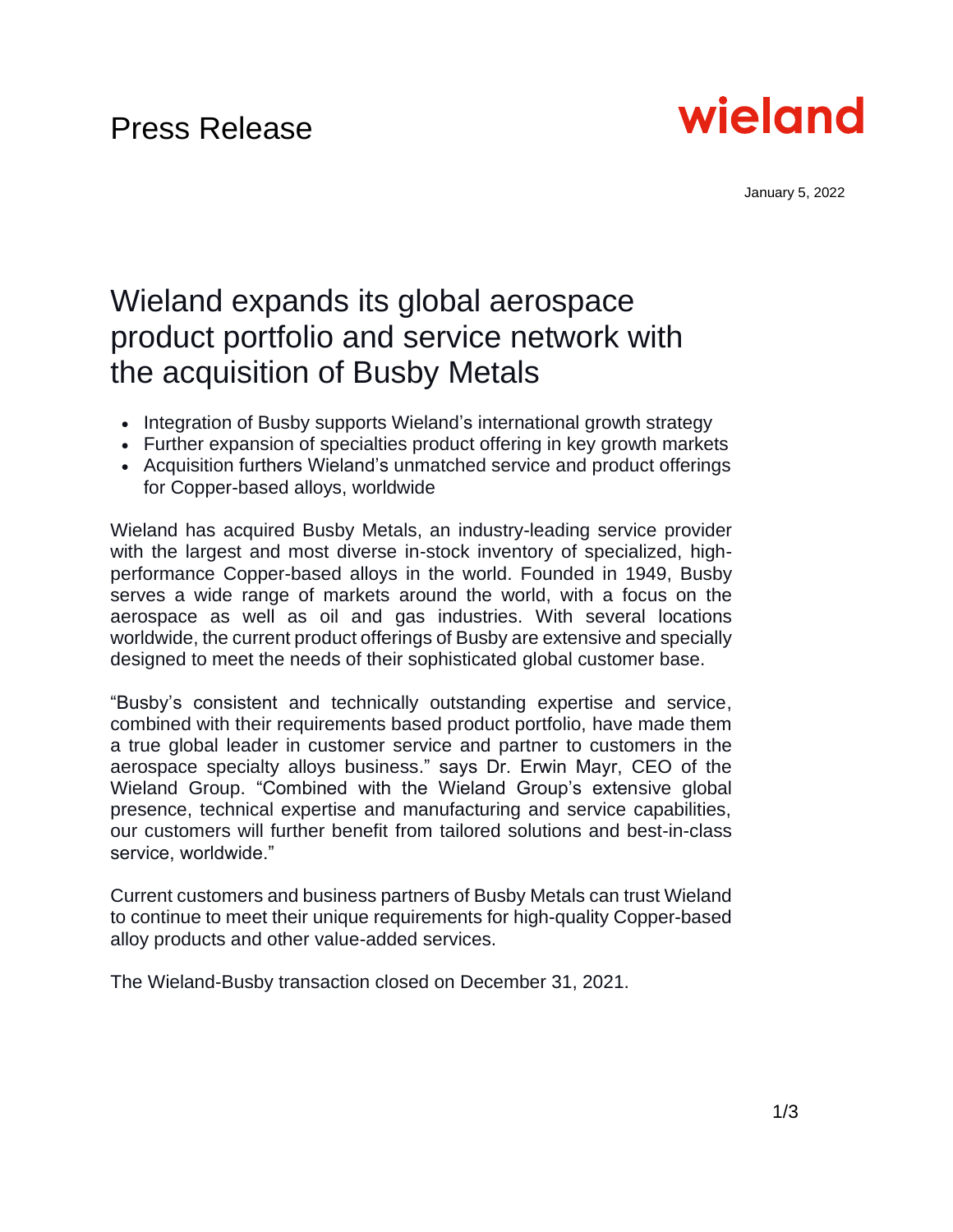## Press Release

# wieland

### **Picture:**



By acquiring the business of Busby Metals, Wieland expands its global aerospace product portfolio and service network

### **About Wieland**

Wieland is one of the world's leading suppliers of semi-finished copper and copper alloy products. With a global network of production sites, service, and trading companies, the company offers a broad product, technology, and service portfolio. From prototype to series production, Wieland develops solutions for automotive, electronics, refrigeration, air conditioning, and other industries. Wieland uses high-performance copper materials to drive the success of its B2B customers in future-oriented fields such as electromobility, connectivity, and urbanization. High technical competence, customer-oriented thinking, and sustainability determine their actions and have been the basis of the company's success since 1820.